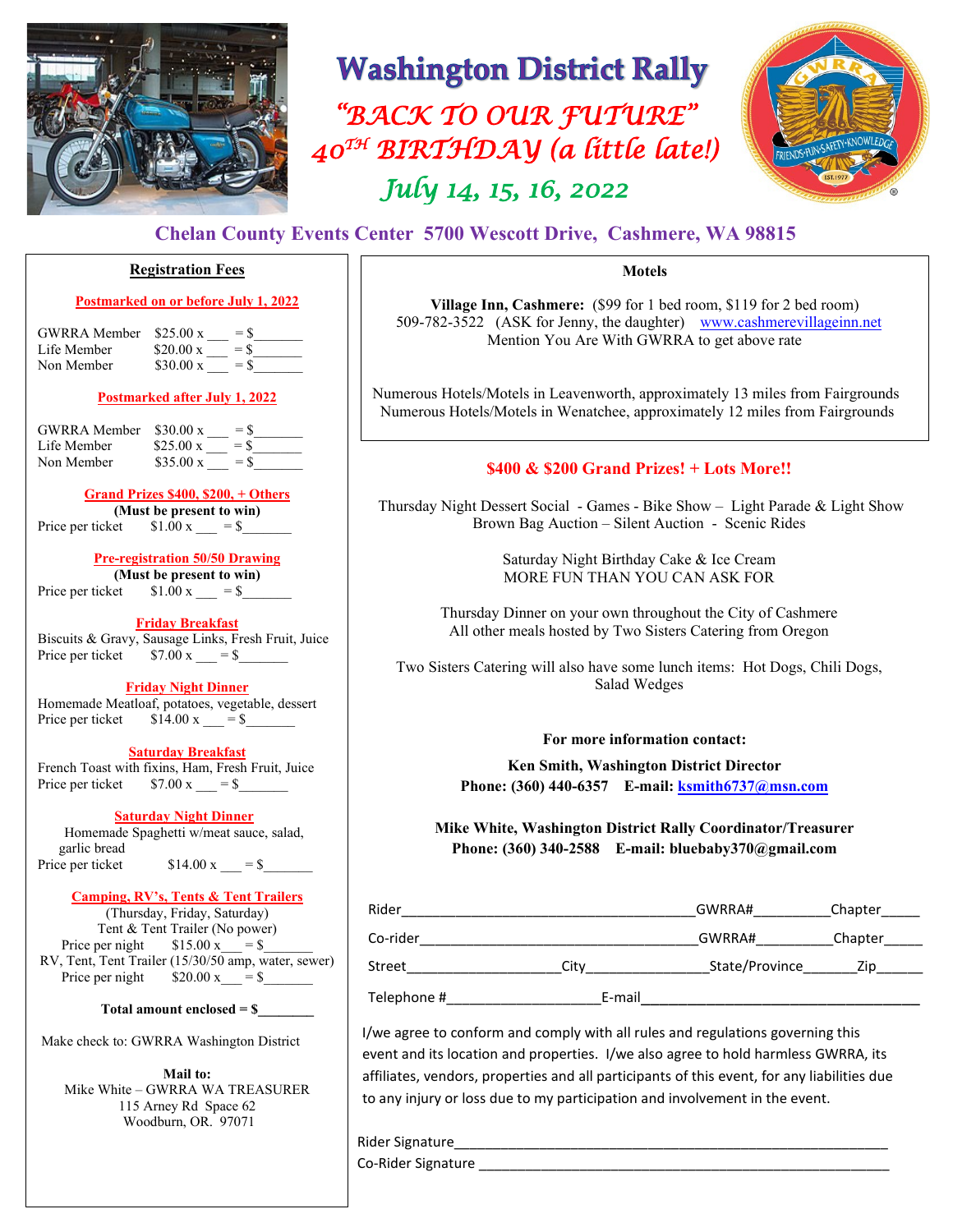

Please contact Vic Parr to make Tent and RV site reservations only. You'll pay for them in your registration flier.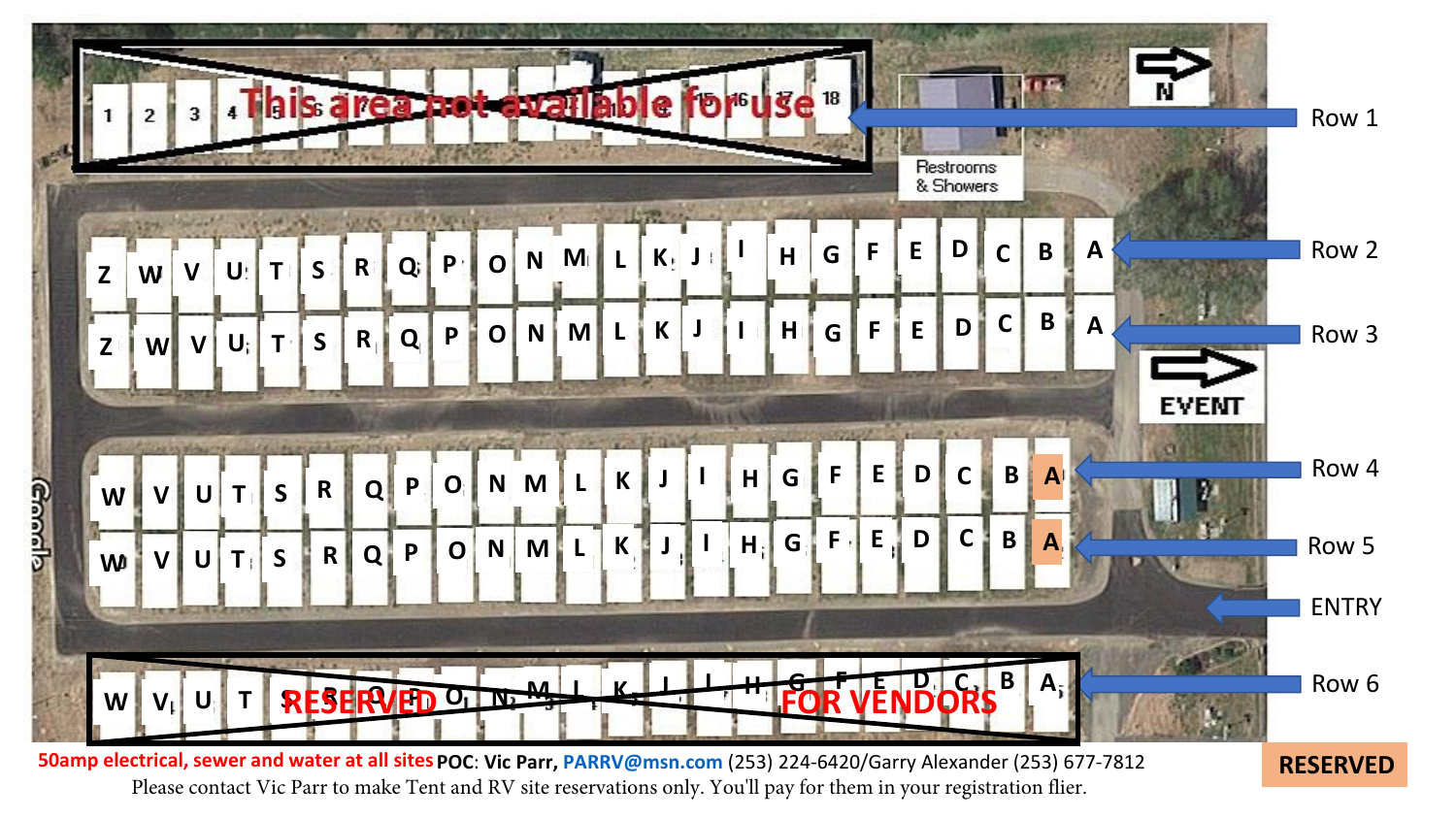|                                                                                                               | ROW 2                                          | ROW <sub>3</sub>                         |
|---------------------------------------------------------------------------------------------------------------|------------------------------------------------|------------------------------------------|
| ROW 1                                                                                                         |                                                |                                          |
|                                                                                                               | $A -$                                          | A<br>$\overline{\phantom{0}}$            |
| NOT AVAILABLE                                                                                                 | $\, {\bf B}$                                   | $\mathbf{B}$<br>$\overline{\phantom{0}}$ |
|                                                                                                               | $\mathsf{C}$                                   | $\mathcal{C}$                            |
|                                                                                                               | D                                              | $\Gamma$                                 |
|                                                                                                               | $\mathbf{E}% _{0}$<br>$\overline{\phantom{0}}$ | $E_{\perp}$                              |
|                                                                                                               | $\mathbf F$                                    | $\mathbf F$                              |
|                                                                                                               | G<br>$\overline{\phantom{0}}$                  | G<br>$\overline{\phantom{0}}$            |
|                                                                                                               | $H -$                                          | $H -$                                    |
| $\mathbb{I}$<br>$\overline{\phantom{0}}$<br>$\mathsf{J}$<br>$\overline{\phantom{0}}$<br>$K -$                 |                                                | $\mathbf{I}$<br>$\overline{\phantom{0}}$ |
|                                                                                                               |                                                | J<br>$\overline{\phantom{0}}$            |
|                                                                                                               |                                                | $K -$                                    |
|                                                                                                               | $L -$                                          | $L -$                                    |
|                                                                                                               | $M -$                                          | $M -$                                    |
|                                                                                                               | $\mathbf N$<br>$\overline{\phantom{0}}$        | $N -$                                    |
| $\bigcirc$<br>$\, {\bf P}$<br>$\mathsf{Q}$<br>$R -$<br>$\mathbf S$<br>$\mathbb T$<br>$\overline{\phantom{0}}$ |                                                | $\bigcirc$                               |
|                                                                                                               |                                                | P                                        |
|                                                                                                               |                                                | Q                                        |
|                                                                                                               |                                                | $R -$                                    |
|                                                                                                               |                                                | S<br>$\qquad \qquad \longleftarrow$      |
|                                                                                                               |                                                |                                          |
|                                                                                                               |                                                | $\mathbb T$                              |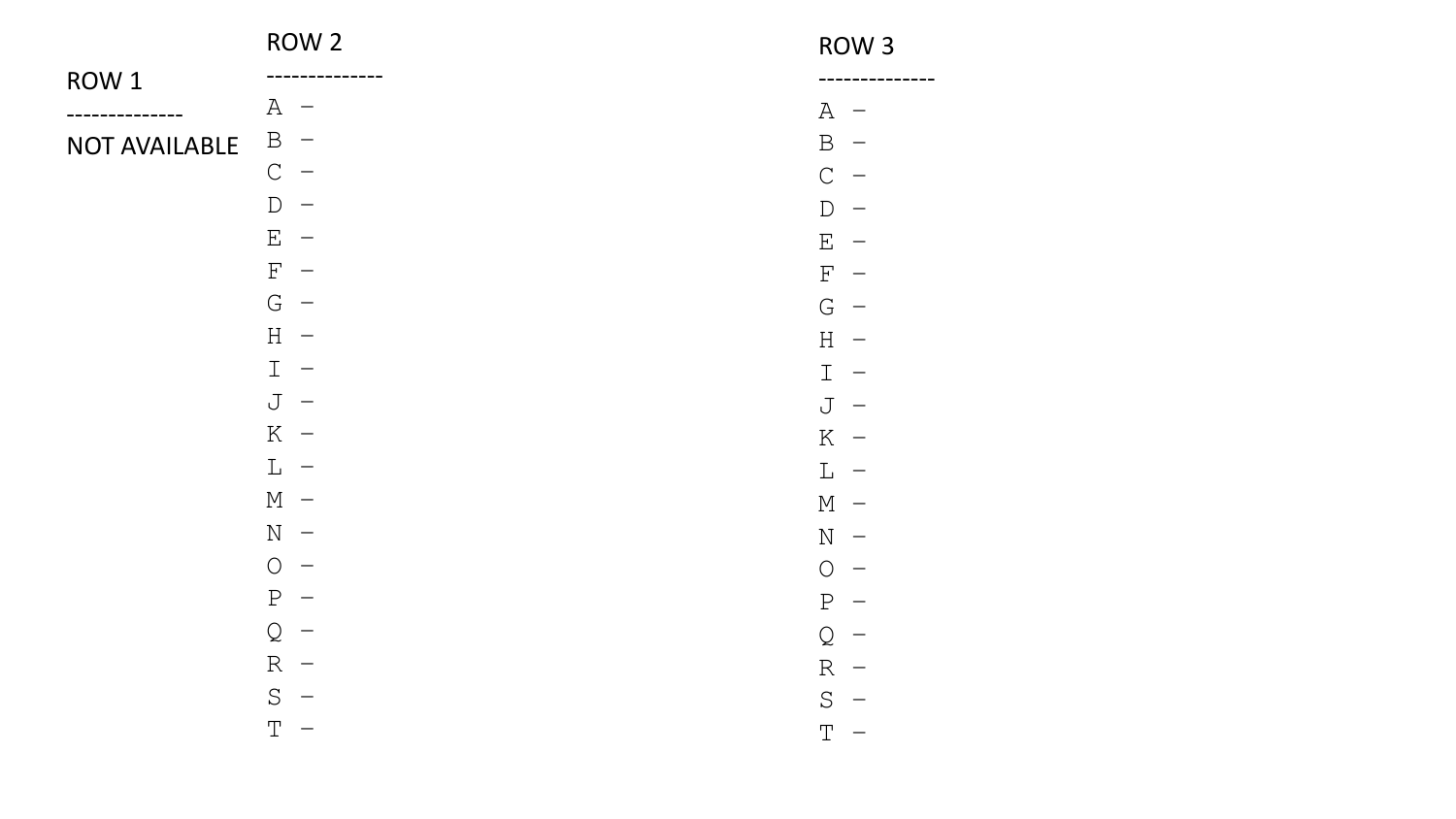ROW 4

| DIST-Alexander<br>Α | (HOST) |
|---------------------|--------|
| $\, {\bf B}$        |        |
| $\mathcal{C}$       |        |
| $\overline{D}$      |        |
| $\mathbf E$         |        |
| $\mathbf F$         |        |
| G                   |        |
| H                   |        |
| I                   |        |
| J                   |        |
| K                   |        |
| L                   |        |
| $\mathbb M$         |        |
| $\mathbf N$         |        |
| $\bigcirc$          |        |
| ${\bf P}$           |        |
| Q                   |        |
| $\mathbb R$         |        |
| S                   |        |
| Τ                   |        |

### ROW 5

| Α              | DIST-Parr (HOST)<br>- |  |
|----------------|-----------------------|--|
| $\, {\bf B}$   |                       |  |
| $\mathsf C$    |                       |  |
| $\overline{D}$ |                       |  |
| $\mathbf E$    |                       |  |
| $\mathbf F$    |                       |  |
| G              |                       |  |
| H              |                       |  |
| $\mathbbm{I}$  |                       |  |
| J              |                       |  |
| K              |                       |  |
| $\mathbb L$    |                       |  |
| $\mathbf M$    |                       |  |
| $\mathbf N$    |                       |  |
| $\bigcirc$     |                       |  |
| $\rm P$        |                       |  |
| Q              |                       |  |
| $\mathbb R$    |                       |  |
| S              |                       |  |
| T              |                       |  |

### ROW 6 VENDORS

| А                       | Coffee |
|-------------------------|--------|
| Β                       |        |
| $\overline{\mathsf{C}}$ |        |
| D                       |        |
| E                       |        |
| F                       |        |
| G                       |        |
| $\overline{H}$          |        |
| $\mathbf I$             |        |
| J                       |        |
| K                       |        |
| L                       |        |
| М                       |        |
| N                       |        |
| О                       |        |
| Ρ                       |        |
| Q                       |        |
| R                       |        |
| S                       |        |
| Т                       |        |